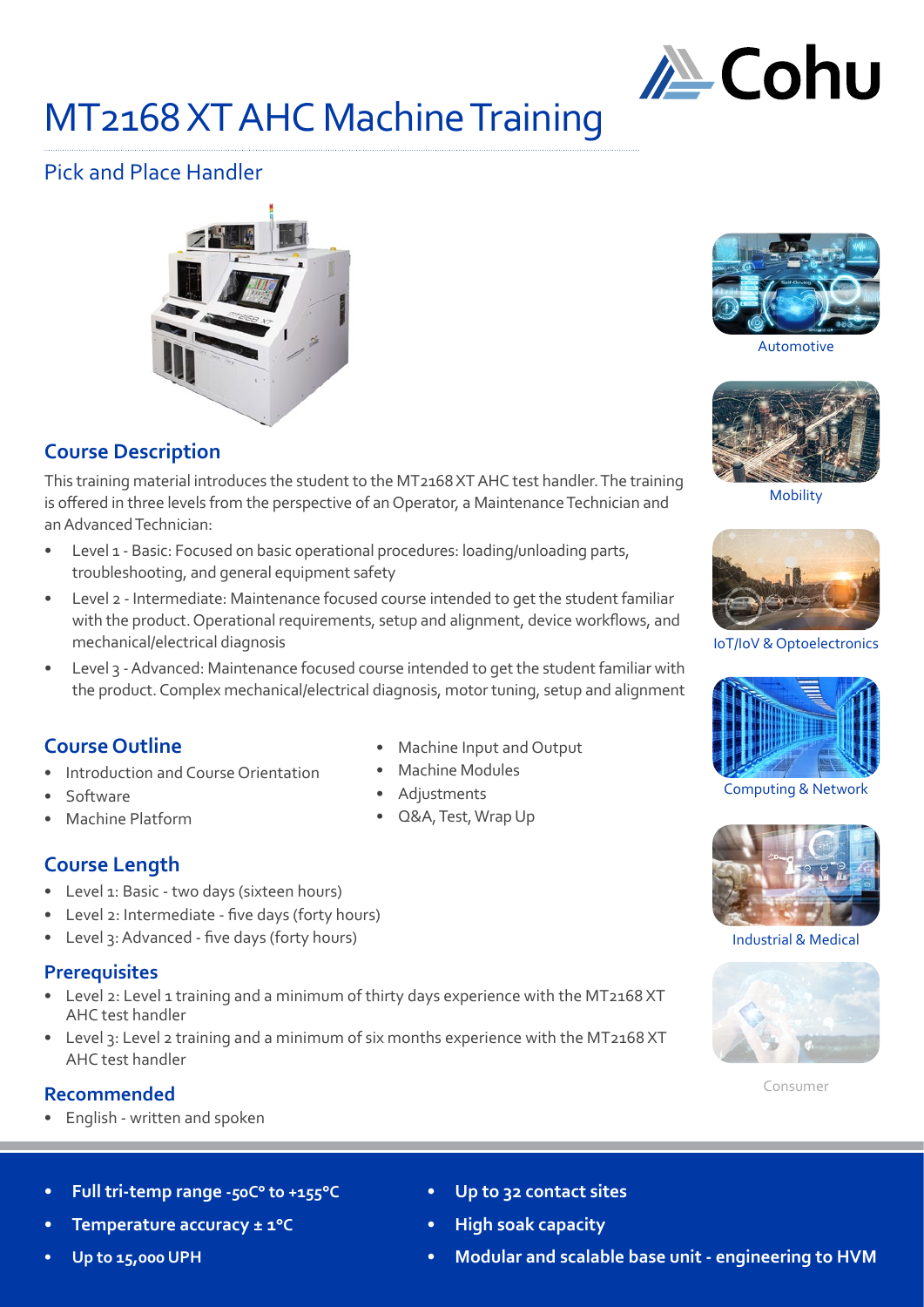

# MT2168 XT AHC Machine Training

## **Level 1: Basic**

#### **Day 1**

- **1 Course Orientation Introduction**
- **2 Safety Regulations and Overview**
- **3 Basics/Handler Modules**
- Machine Structure
- Available Machine Configurations
- **Scalability**
- Operation and Display Elements
- Signal Tower
- Location of Supply Connections and Interfaces

#### **4 - Device Flow**

- Device Flow throught the Modules
- Tray Flow at the Unloader
- Definition of Movements and Numbering Conventions
- Pin 1 Orientation

#### **5 - HMI**

- HMI Design, Operating Elements, Run Screen
- Navigation Wizard
- Main Menu Items and Menu Structure

#### **6 - Handler Operation**

- Power On/Off
- Load/Unload

#### **7 - HMI Operation**

- Sorting Operation and Temperature Operation
- Check Recipe, Bin Mapping, Yield
- Load Recipe

## **8 - Finish Operations, LN2 Barrel Exchange**

## **Day 2**

## **8 - Customer Specific Operation**

- Lot Tracking
- Soft-Plunge Function
- Hardware Options (DDD, Plunger Pressure Booster, ATC)

## **9 - Troubleshooting**

#### **10 - Q&A**

• Q&A, Test, Wrap Up

## **Level 2: Intermediate**

## **Day 1**

- **1 Course Orientation Introduction**
- **2 Basics/Handler Modules**
- **3 Safety Regulations and Overview**

#### **4 - Device Flow and Machine Operation**

- Tray and Device Flow through the Modules
- Definition of Movements and Numbering Conventions
- Pin 1 Orientation
- Load and Unload Trays

#### **5 - HMI and Application**

- HMI Design, Operating Elements, Run Screen
- Menu Structure
- Sorting Operation and Temperature Operation
- Practice Operating the Handler
- Software Update (new patch for Controller PC)

#### **Day 2**

- **5 Electrical Hardware**
- **6 Heating/Cooling**
- **7 Production at Cold Temperature**

## **Day 3**

#### **7 - Conversion and Teaching**

- Conversion Kit/Site Pitch Kit
- Pick and Place Teaching

## **Day 4**

#### **8 - UPG's, Teaching and Alignment**

- UPG/Options/Tools
- Teaching/Basic Alignments

## **Day 5**

## **9 - Troubleshooting**

#### **10 - Preventive Maintenance**

- **11 Q&A**
- Q&A, Test, Wrap Up

- **• Full tri-temp range -50C° to +155°C**
- **• Temperature accuracy ± 1°C**

#### **• Up to 15,000 UPH**

- **• Up to 32 contact sites**
- **• High soak capacity**
- **• Modular and scalable base unit engineering to HVM**